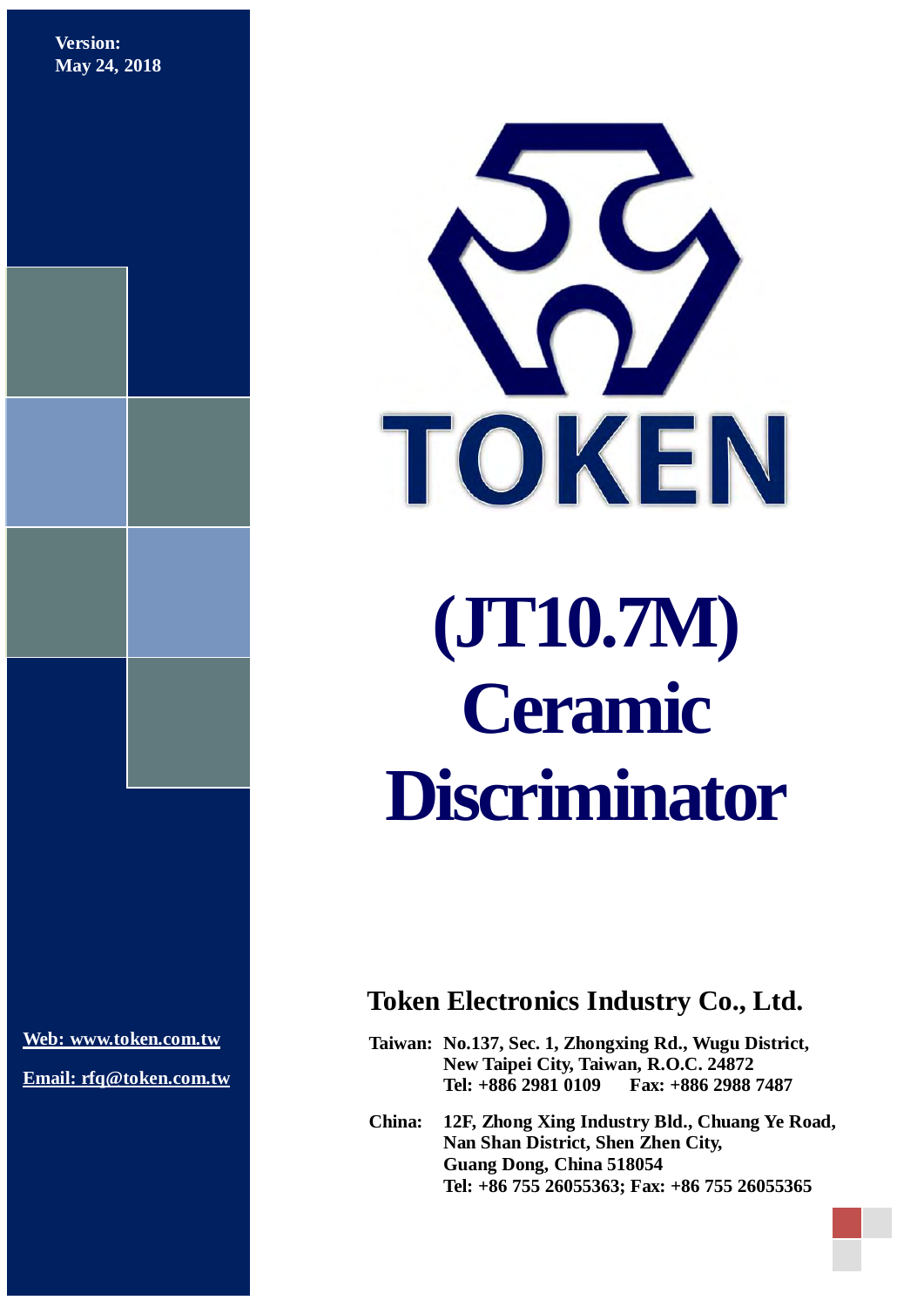

### **Product Introduction**

### **Introduction (JT10.7M)**

**Features :**

- $\bullet$  Dimensions: (9.0 max  $\times$  7.0 max  $\times$  5.0 max) Unit: mm.
- Center Frequency: 10.64MHz±30kHz, 10.64MHz±30kHz, 10.70MHz±30kHz, 10.73MHz±30kHz, and 10.76MHz±30kHz.
- Available IC: TA7303P, TA7130, μPC1028H, LA1150, TA8122AN, TA8132N, TA2007, TA2104AFN, TA2099N, TA2132P, CX-2009, CX-20111, CXA1019M, CX-20091.

Token Ceramic discriminator for FM (JT10.7M) is compatible to Murata CDA 10.7. Token ceramic discriminator is primarily designed for piezoelectric lines and conforms to the RoHS directive and Lead-free.

Ceramic discriminator can be customed designs and tighter tolerances available on request. Application of ceramic discriminator specific designs also available including different piezo band-pass devices and Q specifications adjusted to frequency requirements.



TOKEN ceramic filters, discriminator, and trap filters can supply you high performance, high quality and stability. Ceramic discriminator provides reliable start up and stable oscillation in microprocessor circuits across a wide variety of applications.

JT10.7M for FM is resonated devices that offer adjustment free audio detection in both wide and narrow bandwidths. These IC dependent devices utilize FM specific detection methods to convert changes in frequency into an intelligible audio signal.

Contact us with your specific needs. For more information, please link to Token official website ["Ceramic Discriminator"](http://www.token.com.tw/ceramic-discriminator/index.html).

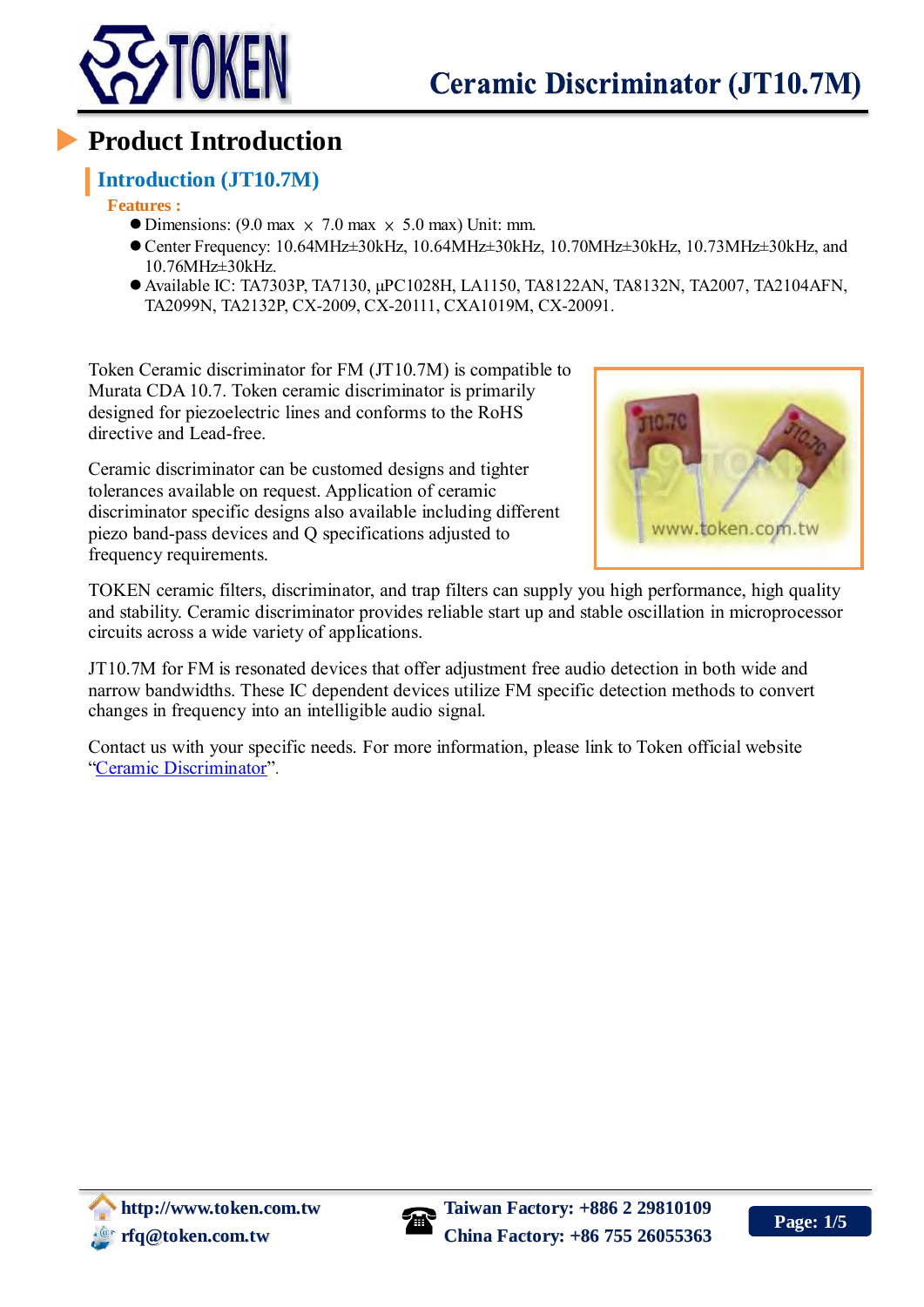

## **Dimensions**

**Dimensions (Unit: mm) (JT10.7M)**



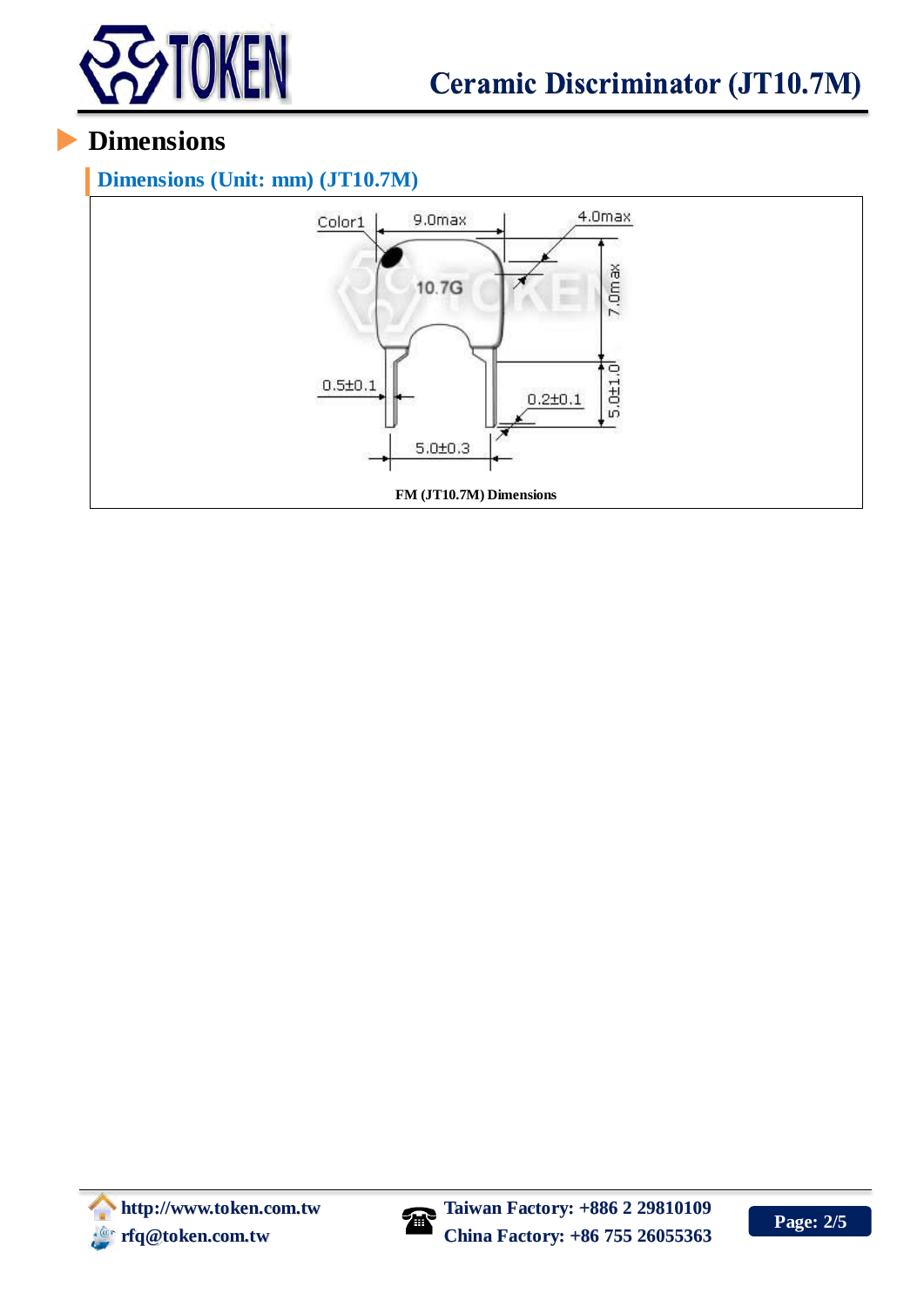

# **Technical Characteristics**

#### **Technical Characteristics (JT10.7M)**

| <b>Part Number</b> | <b>Demodulation Output</b><br>at fo (mv) min | <b>Distortion Factor at</b><br>fo $(\frac{9}{6})$ max | <b>Demodulation 3dB</b><br><b>Band Width</b><br>$(KHz)$ max | <b>Applicable IC</b>                 |  |
|--------------------|----------------------------------------------|-------------------------------------------------------|-------------------------------------------------------------|--------------------------------------|--|
| <b>JT10.7MG1</b>   | 25                                           | 1.0                                                   | 345                                                         | CX-2009, CX-20111                    |  |
| <b>JT10.7MG3</b>   | 650                                          | 1.0                                                   | $\pm 150$                                                   | TA7303P, TA7130,<br>μPC1028H, LA1150 |  |
| <b>JT10.7MG16</b>  | $60 - 90$                                    | 0.9                                                   | 300                                                         | <b>TA8122AN</b>                      |  |
| <b>JT10.7MG18</b>  | $60 - 90$                                    | 0.9                                                   | 300                                                         | TA8132N                              |  |
| JT10.7MG33         | 45                                           | 0.7                                                   | 250                                                         | TA <sub>2007</sub>                   |  |
| <b>JT10.7MG80</b>  | 65                                           | 1.0                                                   | 300                                                         | <b>TA2104AFN</b>                     |  |
| <b>JT10.7MG82</b>  | 90                                           | 0.8                                                   | 320                                                         | TA 2099N                             |  |
| <b>JT10.7MG92</b>  | 60                                           | 1.0                                                   | 300                                                         | <b>TA2132P</b>                       |  |
| <b>JT10.7MC1</b>   | 35                                           | 1.0                                                   | 242                                                         | CXA1019M, CX-20091                   |  |

# **Standard Rule**

### **Standard Rule (JT10.7M)**

| <b>Center Frequency</b> | <b>Color</b>  |  |
|-------------------------|---------------|--|
| $D:10.64MHz\pm30kHz$    | <b>Black</b>  |  |
| <b>B:10.67MHz±30kHz</b> | Blue          |  |
| $A:10.70MHz\pm30kHz$    | Red           |  |
| C:10.73MHz±30kHz        | <b>Orange</b> |  |
| E:10.76MHz±30kHz        | White         |  |

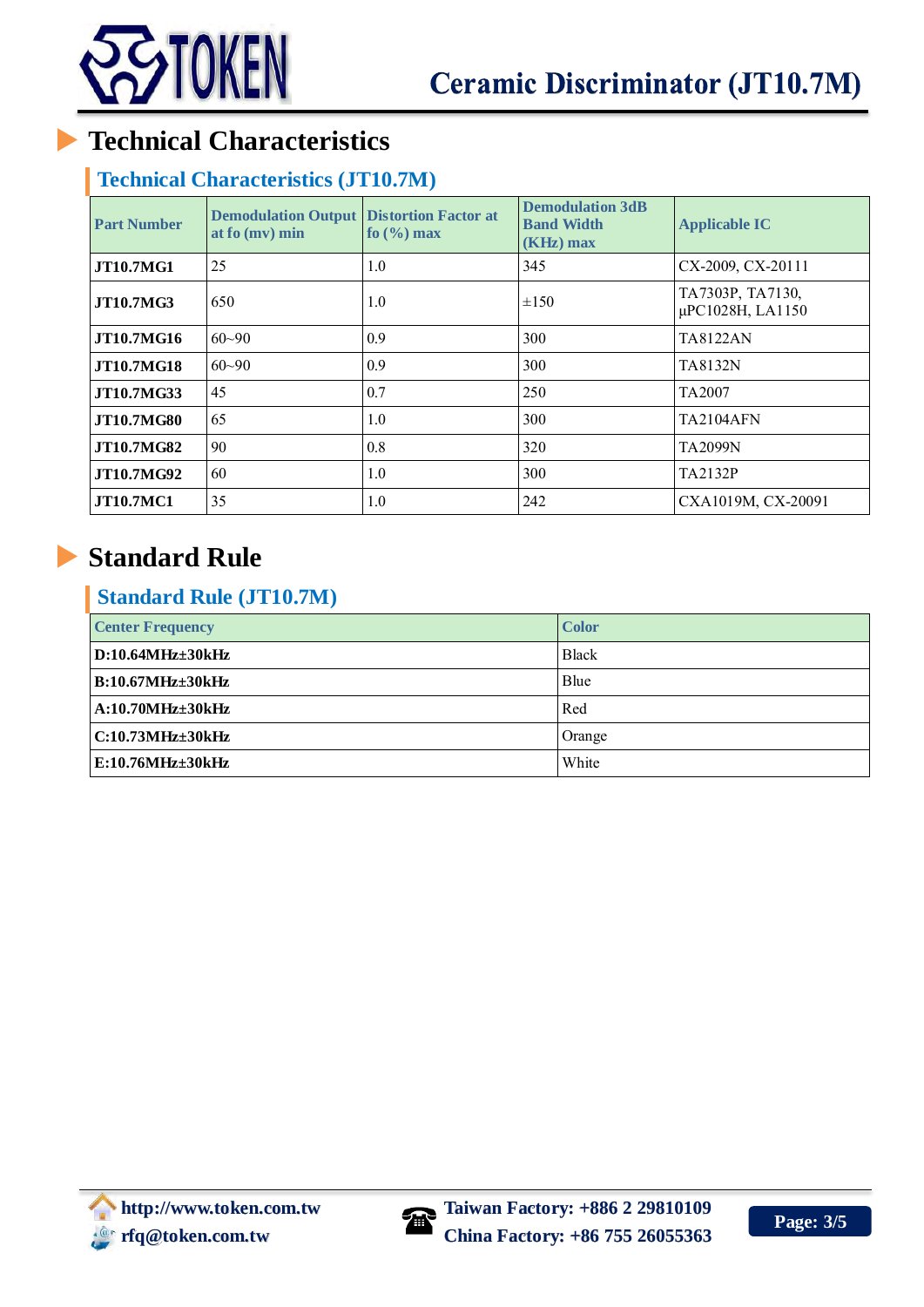

**Test Circuit**

### **Test Circuit (JT10.7M)**